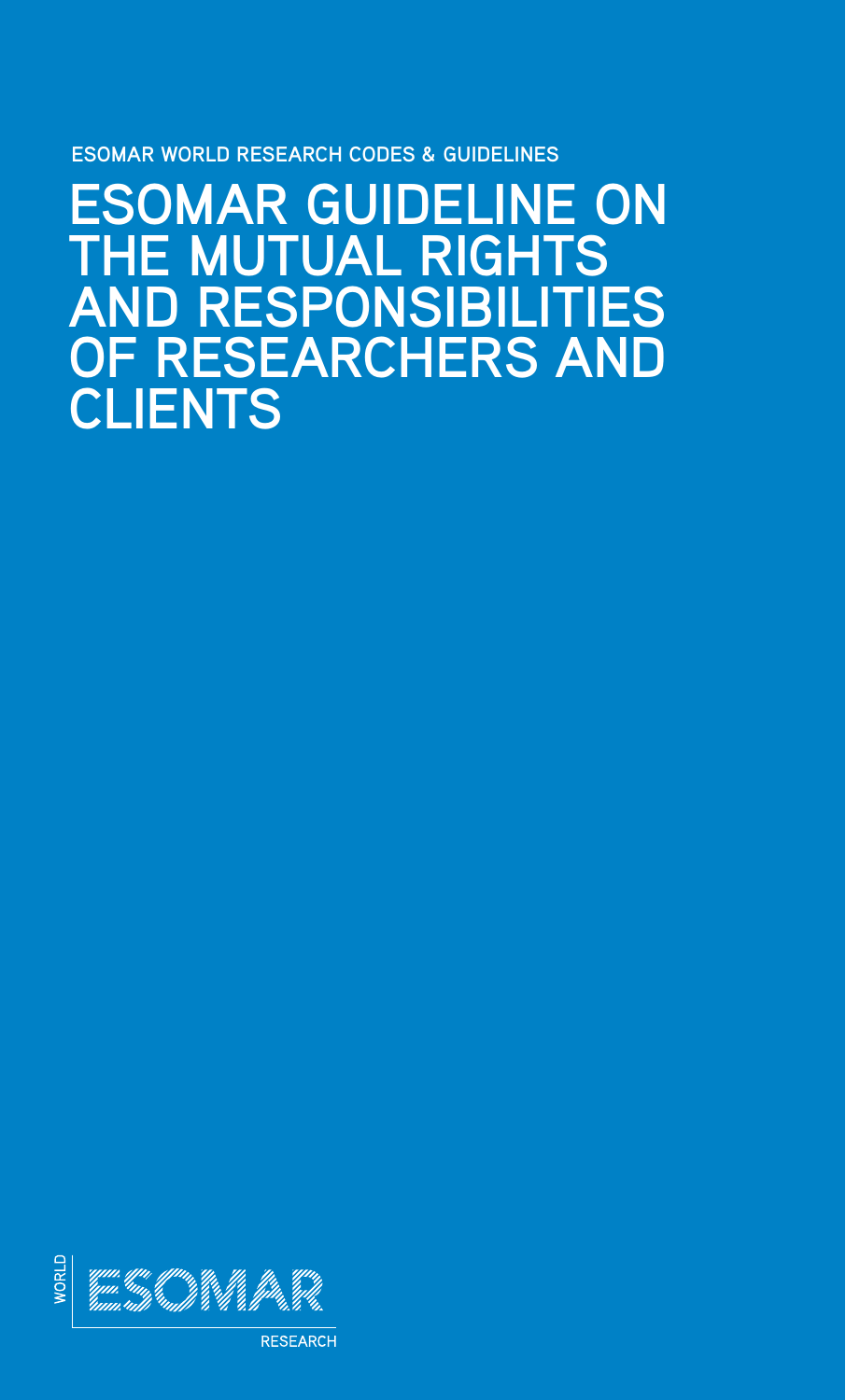All ESOMAR world research codes and guidelines, including latest updates, are available online at www.esomar.org

**© 2010 ESOMAR. All rights reserved. Issued October 2010**

**No part of this publication may be reproduced or copied in any form or by any means, or translated, without the prior permission in writing of ESOMAR. ESOMAR codes and guidelines are drafted in English and the English texts are the definitive versions.**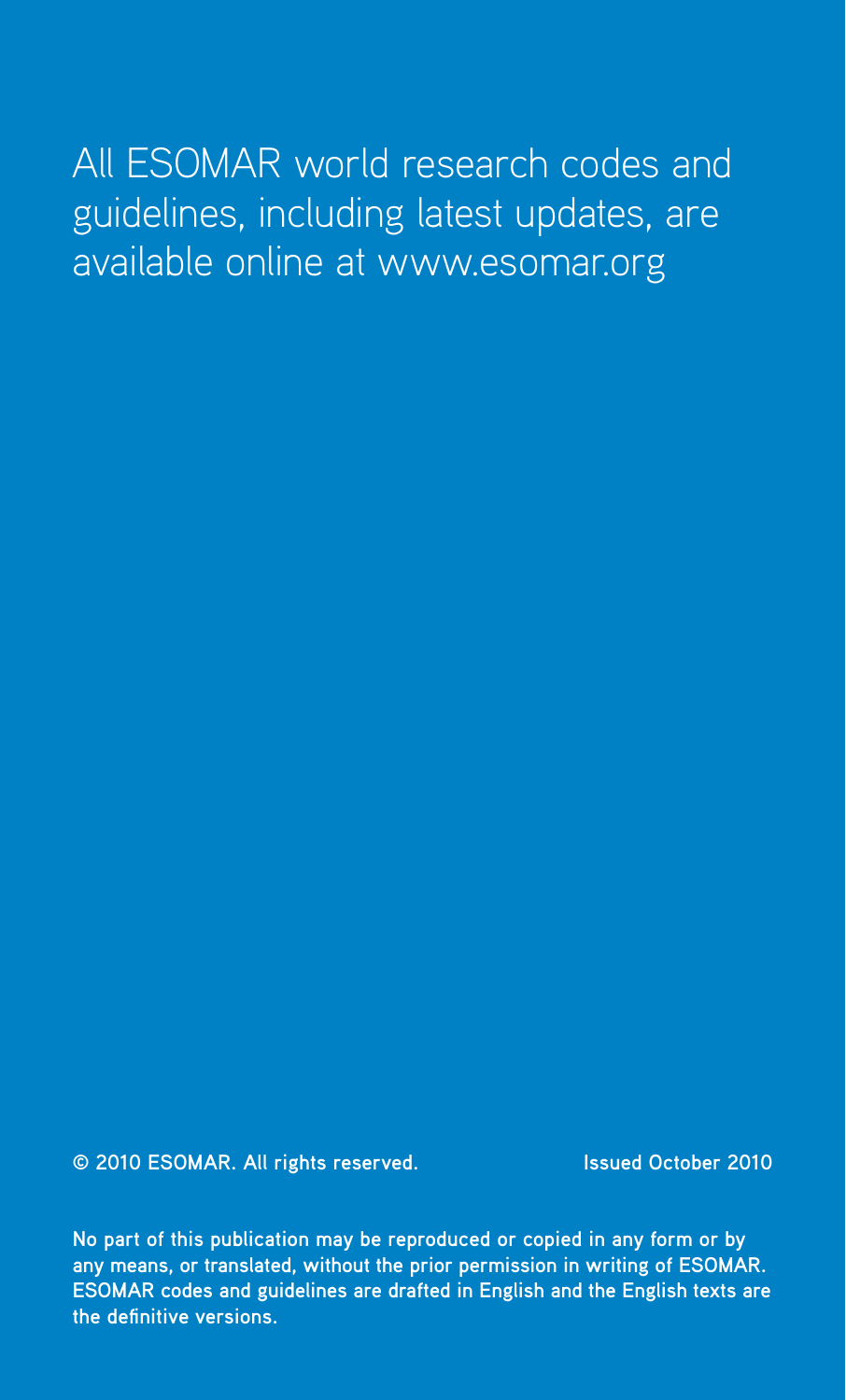#### **ESOMAR WORLD RESEARCH CODES & GUIDELINES**

# **ESOMAR GUIDELINE ON THE MUTUAL RIGHTS AND RESPONSIBILITIES OF RESEARCHERS AND CLIENTS**

## **CONTENTS**

|                   | Introduction                                        | $\overline{2}$ |
|-------------------|-----------------------------------------------------|----------------|
| Scope of the code |                                                     | $\overline{2}$ |
|                   | 1. Ownership                                        | 3              |
|                   | 2. Subcontracting                                   | 4              |
|                   | 3. Checking of data collection and data preparation | 5              |
|                   | 4. Keeping of records                               | 6              |
|                   | 5. Publishing findings                              | 6              |
|                   | 6. Recording, listening and observation             | $\overline{7}$ |
|                   | 7. Technical information provided to the client     | $\overline{7}$ |
|                   | 8. Substantial alterations                          | 8              |
|                   | 9. Responsibility for products and stimuli          | 9              |
|                   | 10. Confidentiality                                 | 9              |
|                   | 11. Transparency                                    | 10             |
|                   | 12. Additional Advice                               | 10             |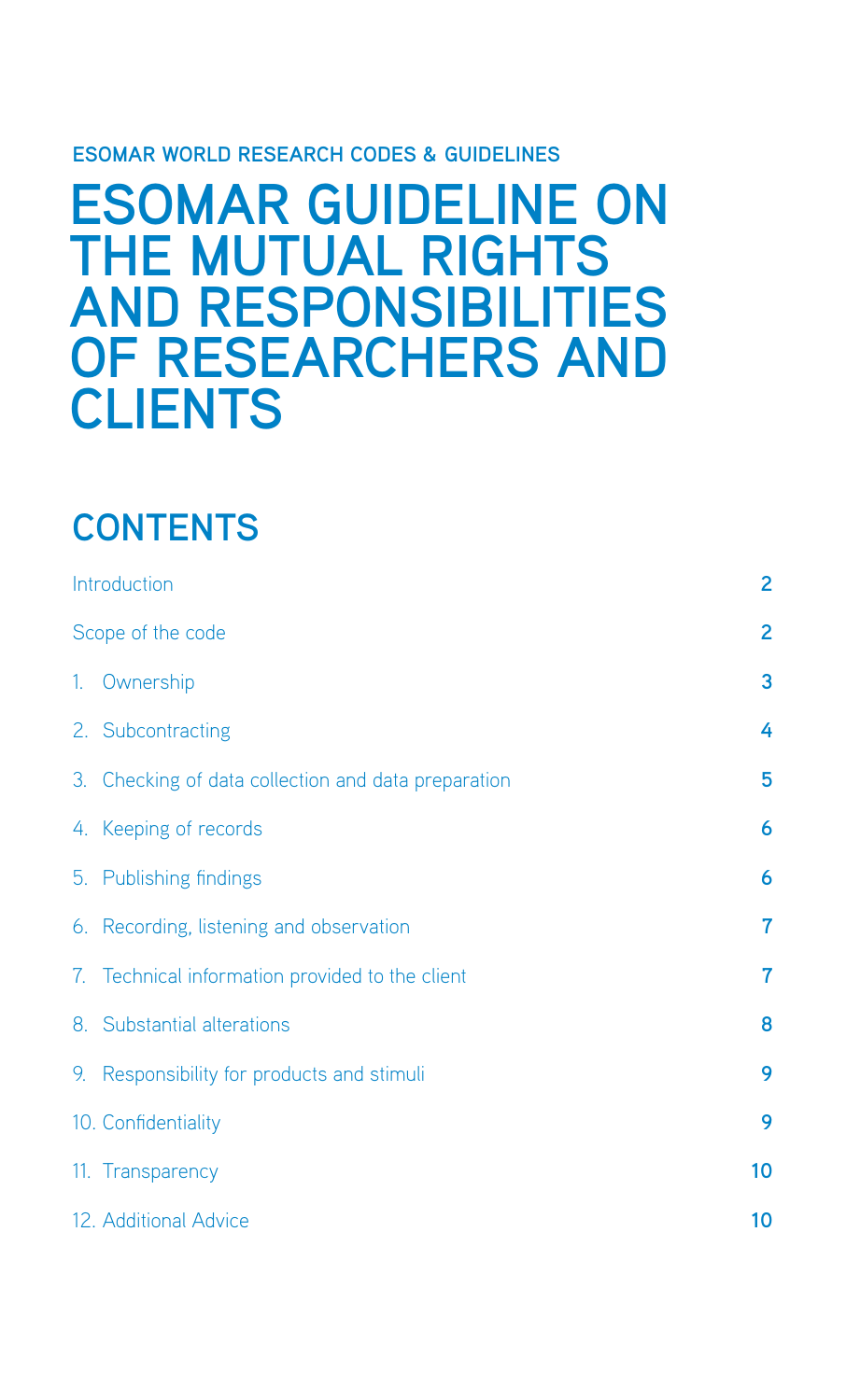### <span id="page-3-0"></span>**ESOMAR GUIDELINE ON THE MUTUAL RIGHTS AND RESPONSIBILITIES OF RESEARCHERS AND CLIENTS ESOMAR WORLD RESEARCH CODES & GUIDELINES**

#### **INTRODUCTION**

The [ICC/ESOMAR International Code](http://www.esomar.org/uploads/pdf/professional-standards/ICCESOMAR_Code_English_.pdf) on Market and Social Research sets out the ethical and professional rules which market researchers must follow. The Code is designed to enhance the public's confidence in market research by emphasising the rights and safeguards to which they are entitled under this Code, with particular emphasis on the market researcher's responsibilities when collecting personal information from respondents.

In 2007, the ICC and ESOMAR made a major revision of the [ICC/ESOMAR](http://www.esomar.org/uploads/pdf/professional-standards/ICCESOMAR_Code_English_.pdf) [International Code](http://www.esomar.org/uploads/pdf/professional-standards/ICCESOMAR_Code_English_.pdf) and removed those articles referring to the mutual rights and responsibilities between the researcher and the client. These are now included in this new Guideline which is intended to specify the working principles in the researcher/client relationship.

In order to ensure there is clear agreement between the client and the research provider and that both parties adhere to the requirements of the Code, it is strongly recommended that the points discussed in this Guideline are covered in the research proposal and a separate written contract or standard terms of business. This Guideline is not, however, intended to regulate the

details of the business relationships between the researcher and the client. In most cases the contract will not be between the researcher and client as individuals but between their respective organisations.

The Guideline should be read in conjunction with the [ICC/ESOMAR](http://www.esomar.org/uploads/pdf/professional-standards/ICCESOMAR_Code_English_.pdf) [International Code](http://www.esomar.org/uploads/pdf/professional-standards/ICCESOMAR_Code_English_.pdf) on Market and Social Research, the [Notes on How to Apply](http://www.esomar.org/uploads/professional_standards/guidelines/ESOMAR_Codes&Guidelines_NotesHowToApplyCode.pdf)  [the ICC/ESOMAR International Code](http://www.esomar.org/uploads/professional_standards/guidelines/ESOMAR_Codes&Guidelines_NotesHowToApplyCode.pdf) and other guideline documents issued by ESOMAR including the [Guideline](http://www.esomar.org/uploads/pdf/ESOMAR_Codes&Guidelines_HowToCommissionResearch.pdf)  [on How to Commission Research.](http://www.esomar.org/uploads/pdf/ESOMAR_Codes&Guidelines_HowToCommissionResearch.pdf) The Guideline is also consistent with the ISO 20252 international quality standard which covers the same topics.

### **SCOPE (ICC/ESOMAR [International Code Articles 1 and 12\)](http://www.esomar.org/uploads/pdf/professional-standards/ICCESOMAR_Code_English_.pdf)**

Researchers must carry out the work assigned in accordance with the terms and provisions of their proposal. They must warrant that all services provided will be performed in accordance with the general principles of the profession as described in the [ICC/ESOMAR](http://www.esomar.org/uploads/pdf/professional-standards/ICCESOMAR_Code_English_.pdf)  [International Code,](http://www.esomar.org/uploads/pdf/professional-standards/ICCESOMAR_Code_English_.pdf) with professional responsibility and conforming to the principles of fair competition, as generally accepted in business. The Code should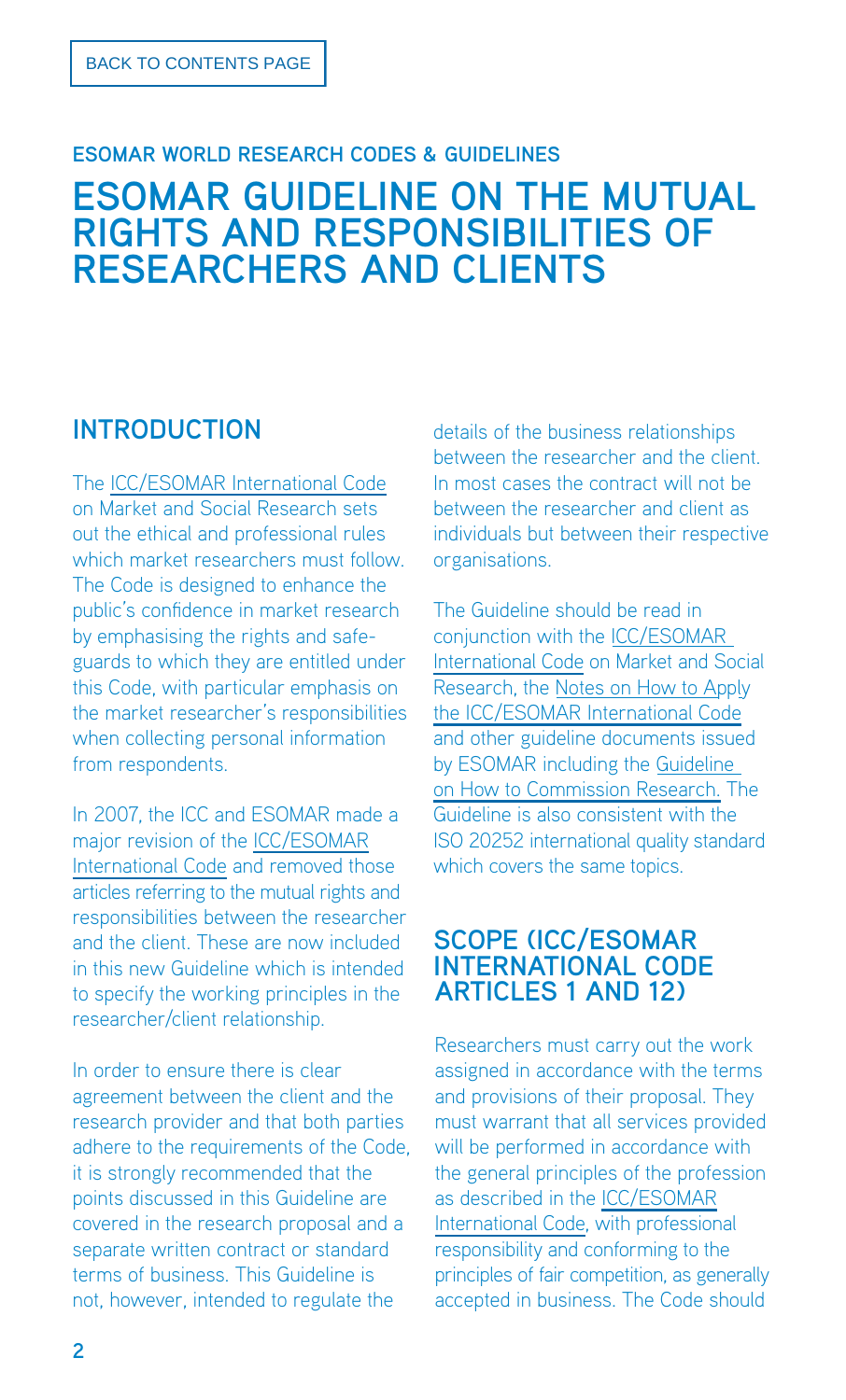<span id="page-4-0"></span>be applied against the background of any stricter standards or rules that may be required in any specific market.

Researchers must specify in the research proposal that they follow the requirements of the Code and it is recommended that they make a copy of the Code available for the client. This applies to both single and continuous agreements, although the latter might involve additional multiple agreements.

Researchers have overall responsibility for ensuring that research is carried out in accordance with the [ICC/ESOMAR](http://www.esomar.org/uploads/pdf/professional-standards/ICCESOMAR_Code_English_.pdf) [Code,](http://www.esomar.org/uploads/pdf/professional-standards/ICCESOMAR_Code_English_.pdf) and for ensuring that clients and other parties to the research agree to comply with its requirements.

#### **[1. OWNERSHIP \(ICC/](http://www.esomar.org/uploads/pdf/professional-standards/ICCESOMAR_Code_English_.pdf) ESOMAR International Code Article 5)**

Because of the problems and complications of intellectual property rights, ownership and copyright issues must be covered in the contract as a matter of good professional practice to avoid disputes arising during the course of a research project. If a client commissions a business tool that is original and copyright protected, he is normally entitled to use the work and reproduce

and distribute it to that end under licence. It should be noted that ownership and copyright (the author's right to reproduce their work, to communicate it and to make it available as defined in the Berne Convention) can only be transferred in writing. In drafting the contract, the researcher is therefore also advised to take into account that:

**a.** Market research proposals and cost quotations are the property of the organisation or individual who developed them unless otherwise agreed in writing. The extent of protection in practice may to some extent depend upon the interpretation of the law in different countries. Serious cases of unauthorised distribution or copying could be regarded as unethical but disciplinary or legal action would be difficult to enforce, without being underpinned by comprehensive evidence that stands up to legal examination. The author is therefore advised to lay claim to their copyright in written form so that they can if required produce the necessary evidence of this. All transfers of ownership and copyright must be in writing.

**b.** The contract must include conditions under which the client can disclose market research proposals and cost quotations to a third party other than consultants working for the client on the project, to prevent these being used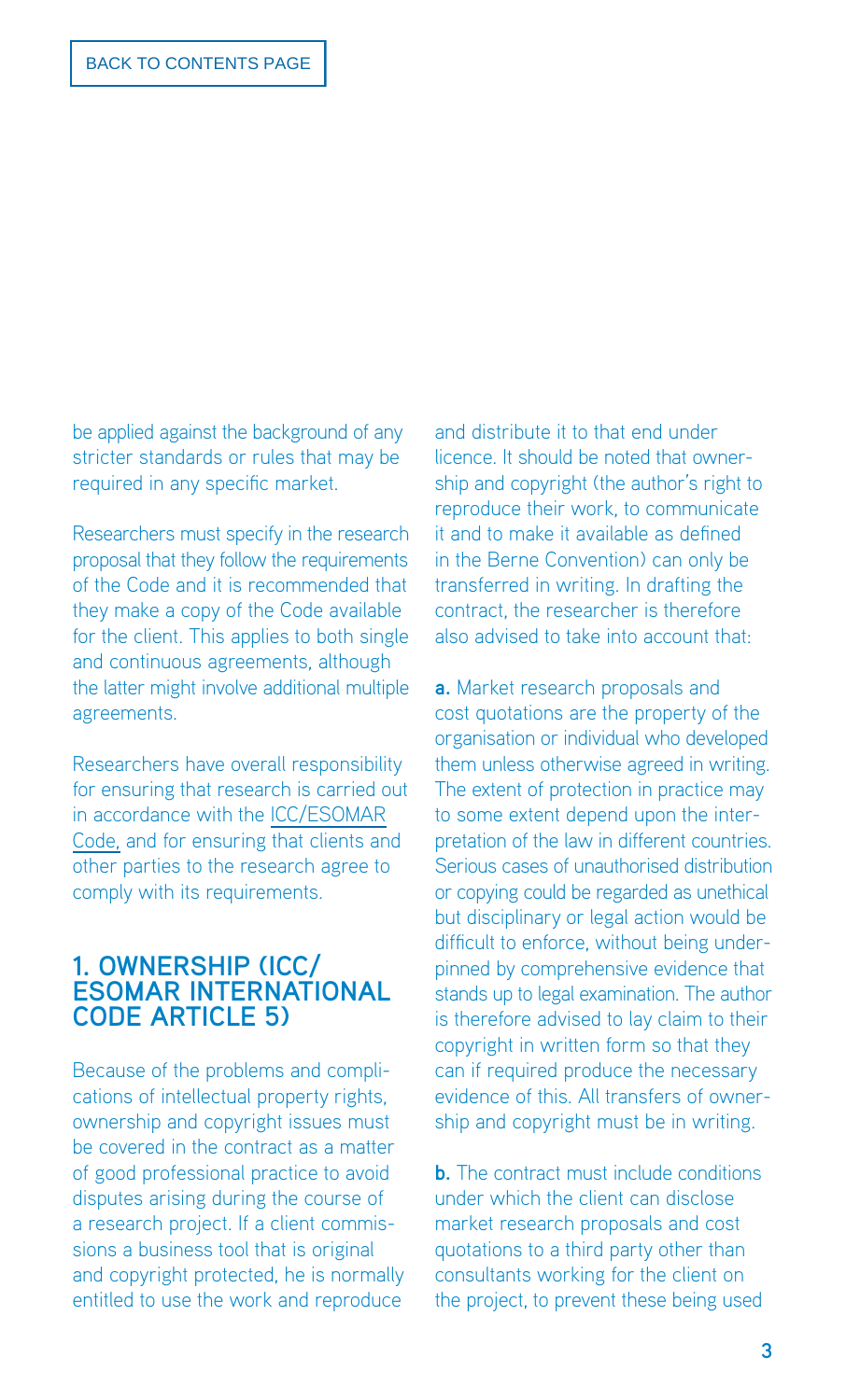to influence research proposals or cost quotations from other researchers.

**c.** The provisions of 1a above also apply to the research design, the questionnaire and all research records prepared by the researcher.

<span id="page-5-0"></span>**d.** The research results relating to a specific client, obtained by a research service provider as a result of carrying out a particular research project, must not be used in research projects for other clients without authorisation and normally copyright will be transferred to the client, except in the case of syndicated projects as indicated under 1e below. The client however, has no right to know or have personal information about respondents unless the respondents have given explicit permission for this to the researcher, and then only for research purposes. **BACK TO CONTENTS PAGE**<br>
influence research propos<br>
untainens from other research propos<br>
untainens of 1a abov<br>
the research design, the c<br>
taire and all research record<br>
the researcher.<br>
The research results relate<br>
invid

**e.** Normally, in the case of syndicated and/or multi client projects or services where the same data are available to more than one client and where it is clearly understood that the resulting reports are available for general purchase or subscription, the client cannot disclose the contents of a report to any third party other than his own consultants and advisors for use in connection with his business, without prior written permission of the researcher.

**4**

**f.** The contract must also include confidentiality clauses on the market research briefs, specifications and other information provided by the client. These must be treated in the strictest confidence and cannot be disclosed by the researcher to any third party unless otherwise agreed in writing. If necessary the researcher may disclose relevant sections of the client's research brief to an actual or potential subcontractor for the research project purposes but would then be responsible for ensuring that the subcontractor fully complies with the requirements of the [ICC/ESOMAR](http://www.esomar.org/uploads/pdf/professional-standards/ICCESOMAR_Code_English_.pdf)  [International Code.](http://www.esomar.org/uploads/pdf/professional-standards/ICCESOMAR_Code_English_.pdf)

#### **[2. SUBCONTRACTING \(ICC/](http://www.esomar.org/uploads/pdf/professional-standards/ICCESOMAR_Code_English_.pdf) ESOMAR International Code Article 10)**

Researchers shall inform clients, prior to work commencing, when any part of the work for them is to be subcontracted outside the researcher's own organisation. On request, clients shall be told the identity of any such subcontractor.<sup>1</sup>

In this document, subcontracting includes outsourcing and off-shoring and any requirements for subcontracting apply equally to these activities.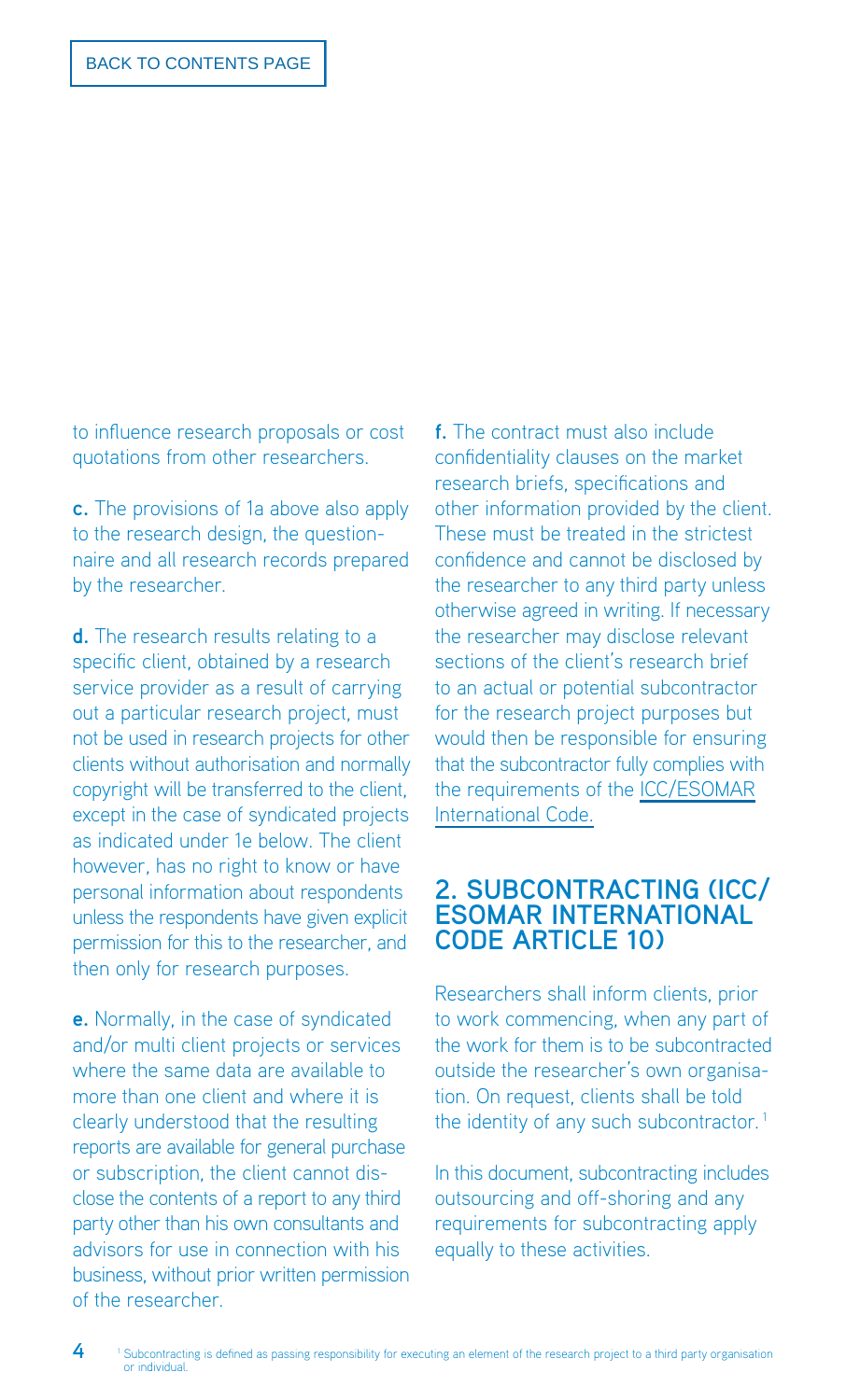<span id="page-6-0"></span>The researcher must ensure that whenever the use of any subcontractor may result in the disclosure of personal data to the subcontractor, the latter must fully comply with all relevant data protection requirements and must undersign their agreement to apply the ICC/ESOMAR International Code.

Though it is usually known in advance which subcontractors will be used, occasions may arise during the course of a project where subcontractors need to be brought in or changed at very short notice. In such cases, rather than cause delays to the project in order to inform the client prior to work starting, it will usually be acceptable to let the client know as soon as possible after the decision has been made.

#### **3. CHECKING OF DATA COLLECTION AND DATA PREPARATION (ICC/ ESOMAR International [Code Articles 4 and 7\)](http://www.esomar.org/uploads/pdf/professional-standards/ICCESOMAR_Code_English_.pdf)**

Article 4c of the [ICC/ ESOMAR Interna](http://www.esomar.org/uploads/pdf/professional-standards/ICCESOMAR_Code_English_.pdf)[tional Code](http://www.esomar.org/uploads/pdf/professional-standards/ICCESOMAR_Code_English_.pdf) states that researchers shall on request allow the client to arrange for checks on the quality of data collection and data preparation.

This quality control must be defined in the contract between the market research agency and the client. It must comply with the relevant national laws and self-regulatory documents on market research and with the provisions of the [ICC/ESOMAR International Code](http://www.esomar.org/uploads/pdf/professional-standards/ICCESOMAR_Code_English_.pdf) concerning data privacy protection, in particular Article 7. For this reason the Code Notes relating to Article 4c require that, since back-checking is an important element in professional quality control of fieldwork, all face-to-face interviews must include a statement that there is a possibility that a subsequent recall may be made for quality control purposes, unless the interview is conducted in a central location or recording is used.

If the checking is subcontracted by the client, the subcontractor must undertake in writing to comply with the appropriate laws and provisions including the [ICC/ESOMAR Code.](http://www.esomar.org/uploads/pdf/professional-standards/ICCESOMAR_Code_English_.pdf) In particular, the anonymity of the original respondents must be safeguarded and their names and addresses used exclusively for the purposes of back-checks and not disclosed to the client.

The related costs must be covered by the client.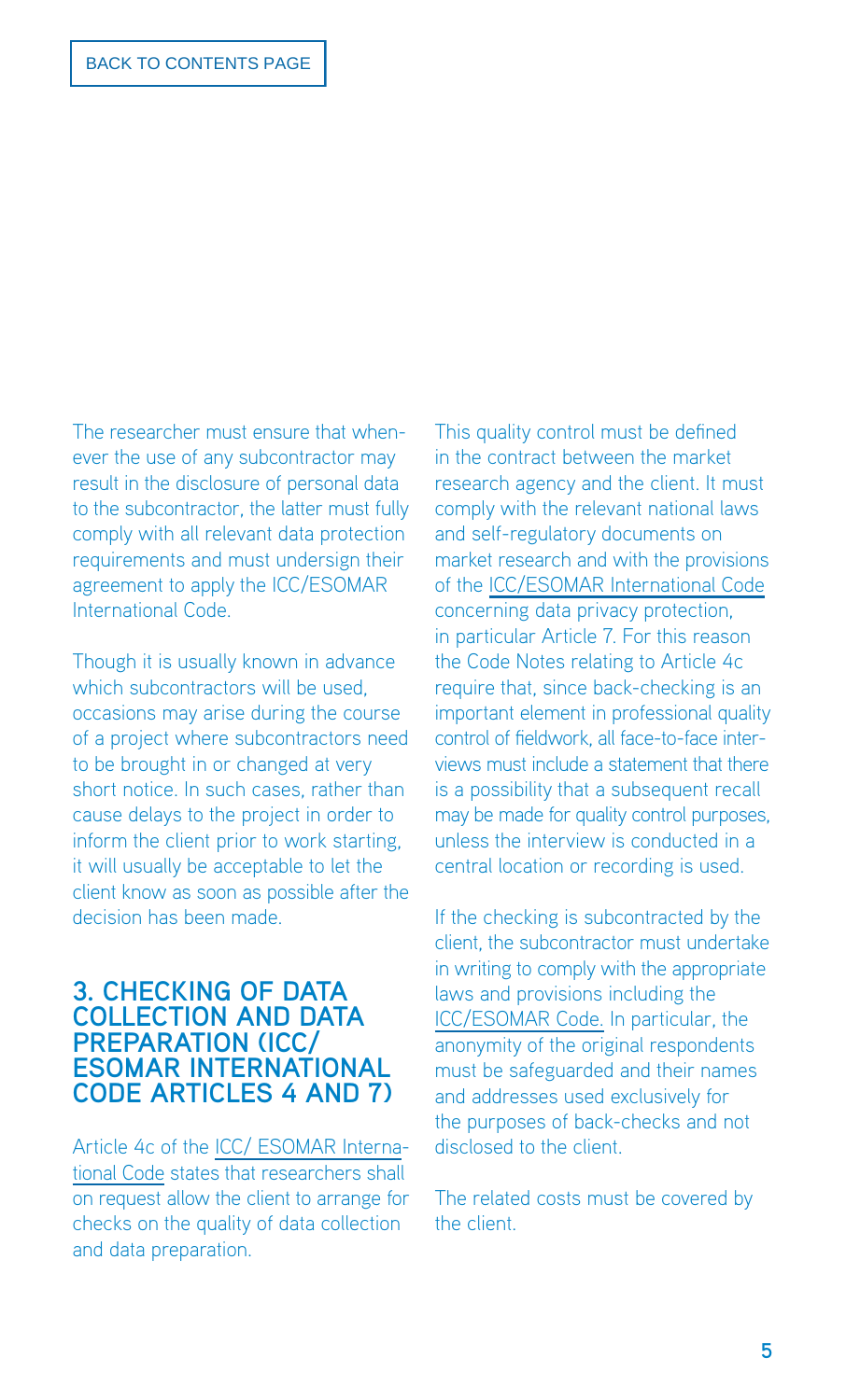### <span id="page-7-0"></span>**4. KEEPING OF RECORDS TIONAL CODE ARTICLES 4 and 7)**

The researcher must conform to current professional practice relating to the keeping of research records for an appropriate time after the end of the project.

The proposed period of time for which research records must be kept by the researcher will vary with the nature of the data (e.g. whether they are personal or not), the nature of the project (e.g. ad hoc, panel, repetitive) and the possible requirements agreed between the researcher and the client for follow up research or further analysis. In default of any agreement to the contrary, in the case of ad hoc surveys the normal period for which the primary field records (the original completed questionnaires and similar basic records) should be retained is one year after completion of the fieldwork and three years for panels unless legal requirements for data retention require a shorter period.

The researcher must take suitable precautions to guard against any accidental loss or release of the information during the agreed storage period.

On request, the researcher must supply the client with duplicate copies of such records provided that:

• such duplicates do not breach anonymity and confidentiality requirements; • the request is made within the agreed limit for keeping the records; • the client pays the researcher's costs to provide these duplicates.

### **5. PUBLISHING FINDINGS (ICC/ESOMAR Interna- [tional Code Article 11\)](http://www.esomar.org/uploads/pdf/professional-standards/ICCESOMAR_Code_English_.pdf)**

It is impossible for the researcher to fully control the ways in which research findings are interpreted or applied once these are in the public domain. However, both the client and the researcher have a responsibility to ensure that published results are not misleading. The researcher must endeavour to prevent any misinterpretation or misuse of research findings, and (as far as is practicable) correct any misinterpretation or misuse once they become aware that it has happened.

Where any of the findings of a research project are published by the client, the researcher should make sure (e.g. in their contract for a research project) that they are consulted in advance by the client about the form and content of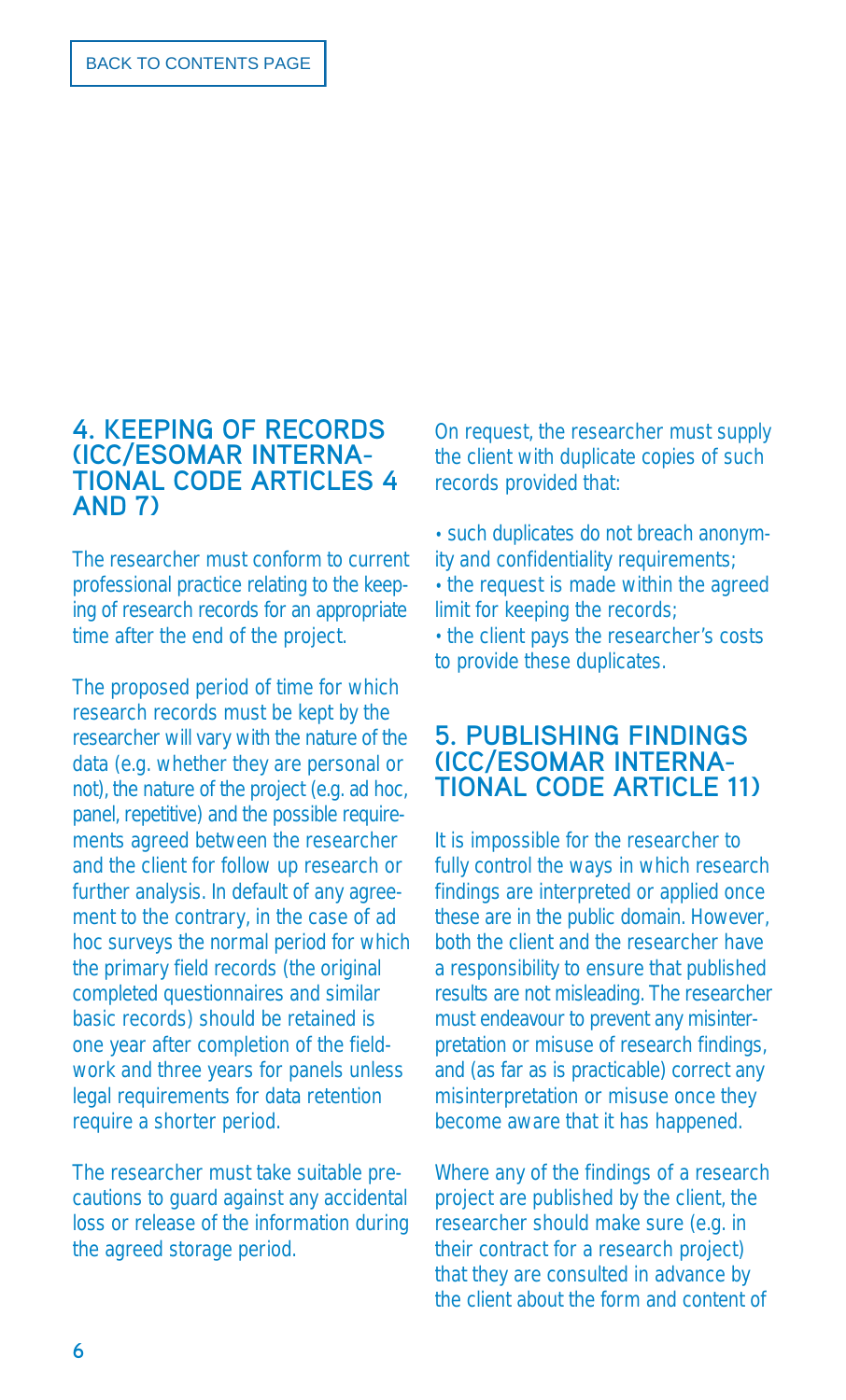<span id="page-8-0"></span>publication of the findings. Researchers shall always be prepared to make available the technical information necessary to assess the validity of any published findings and if following publication it becomes clear that serious misinterpretation of the research and its findings has occurred, leading to misleading discussion of the implication of the research, the researcher must endeavour to correct such misinterpretation by any available and appropriate means.

If the client does not consult and agree in advance the form and content of publication with the researcher, the latter is entitled to refuse permission for their name to be associated with the dissemination of conclusions and to publish the appropriate technical details of the report.

More detailed guidance on the publication and reporting of polls and surveys is [given in the ESOMAR/WAPOR Guide to](http://www.esomar.org/uploads/professional_standards/guidelines/WAPOR-ESOMAR_Guidelines.pdf)  Opinion Polls and Published Surveys.

#### **6. RECORDING, LISTENING AND OBSERVATION (ICC/ ESOMAR International [Code Articles 6 and 4a\)](http://www.esomar.org/uploads/pdf/professional-standards/ICCESOMAR_Code_English_.pdf)**

On request the client, or their mutually acceptable representative, may observe an interview or group discussion at

the time it is carried out. In this case, respondents must be told that the interview or discussion is being observed by other persons and the researcher must ensure that all such observers are fully aware of the requirements of [ICC/ESOMAR International Code](http://www.esomar.org/uploads/pdf/professional-standards/ICCESOMAR_Code_English_.pdf) and agree to abide by these. This might not be required in some markets for listening in for quality checks in telephone research. [The ESOMAR Guideline on](http://www.esomar.org/uploads/professional_standards/guidelines/ESOMAR_Guideline_on_Passive_Data_Collection_November2008_.pdf) [Passive Data Collection, Observation](http://www.esomar.org/uploads/professional_standards/guidelines/ESOMAR_Guideline_on_Passive_Data_Collection_November2008_.pdf)  [and Recording](http://www.esomar.org/uploads/professional_standards/guidelines/ESOMAR_Guideline_on_Passive_Data_Collection_November2008_.pdf) provides more detailed guidance on this issue.

### **7. TECHNICAL INFORMATION PROVIDED TO THE CLIENT (ICC/ESOMAR Interna- [tional Code Articles 4d](http://www.esomar.org/uploads/pdf/professional-standards/ICCESOMAR_Code_English_.pdf) and e)**

Researchers shall ensure that market research projects are designed, carried out, reported and documented accurately, transparently and objectively. They shall also provide their clients with appropriate technical details of any research project carried out for the client.

The report on a market research project should normally cover the following points or provide a reference to a readily available separate document containing the information for instance to ensure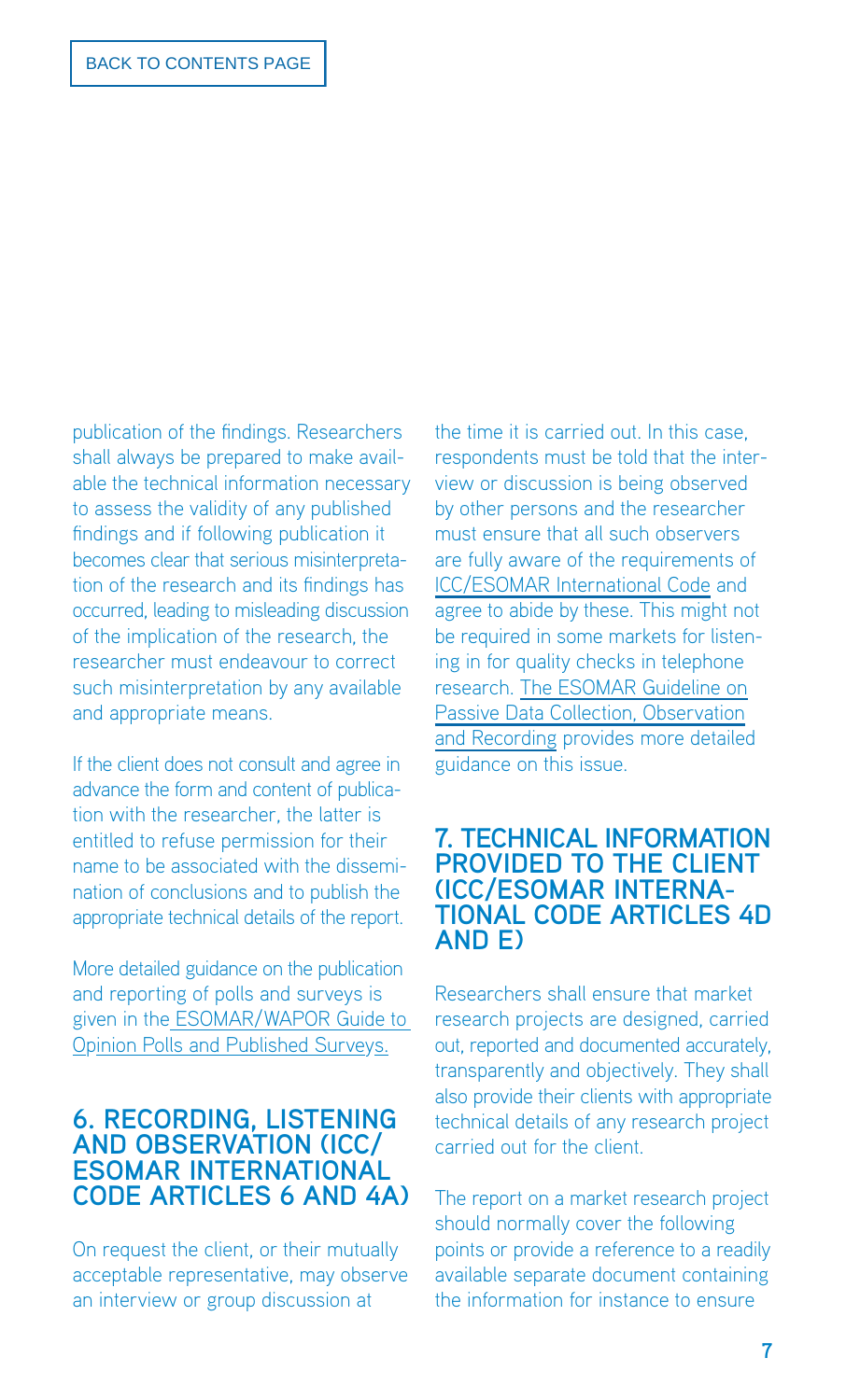<span id="page-9-0"></span>that if necessary, the study can be replicated in the future.

#### **Background**

- for whom the study was conducted;
- the purpose of the study;
- whether any subcontractors performed any substantial part of the work;

#### **Sample**

• a description of the intended and actual universe covered;

• the achieved sample size against the projected sample size and reasons, if relevant, for not obtaining the projected sample;

• the sampling method, including the procedure for selecting respondents and any weighting methods used, if applicable;

• the response rate (in the case of probability samples) and the definition and method of calculating it;

#### **Data collection**

• the data collection method and the dates of fieldwork;

• a description of the interviewing staff, briefing and interviewer quality control methods used;

• the method of recruiting respondents; and the type of incentives, if applicable; • in the case of desk research, a clear statement of the sources of the information and their likely reliability;

#### **Presentation of results**

• the relevant factual findings obtained;

• bases of percentages and any analysis subgroups (both weighted and unweighted);

• general indications of the probable statistical margins of error to be attached to the main findings, and of the levels of statistical significance of differences between key figures if possible;

• the questionnaire and other relevant documents and materials used (or, in the case of a shared project, that portion relating to the matter reported on).

#### **8. SUBSTANTIAL ALTERATIONS**

Researchers must take all reasonable care to meet agreed deadlines but they cannot be responsible for any delay caused by circumstances beyond their control. The probable lengths of any significant delay must be notified as soon as possible to the client.

If there is any alteration to the specification agreed with the client during the course of the project, this must be notified to the client.

Both parties must approve any major change in the project that could have a significant impact on the cost, timing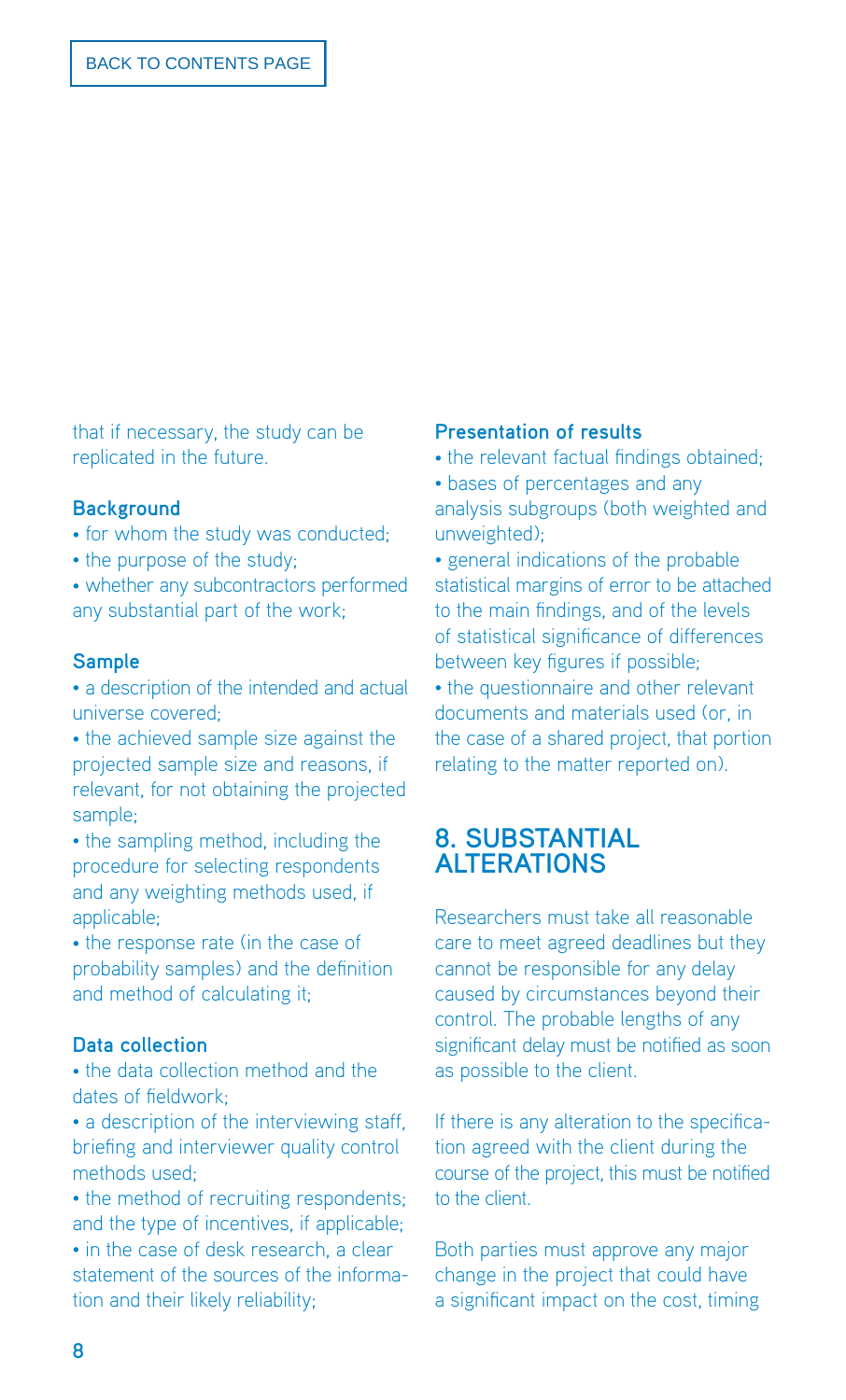<span id="page-10-0"></span>and/or quality of the project.

If the research proposal was based on figures provided by the client which are found to be inaccurate, and if this leads to any substantial gap, delay or additional cost, then the researcher may adjust their timing and costs accordingly and shall notify the client of this at the earliest possible time.

If the provider is unable to meet the deadline for the research proposal or cost quotation, the client shall be informed of this at the earliest possible time.

### **9. RESPONSIBILITY FOR PRODUCTS AND STIMULI (ICC/ESOMAR Interna- [tional Code Article 3b\)](http://www.esomar.org/uploads/pdf/professional-standards/ICCESOMAR_Code_English_.pdf)**

Researchers shall take all reasonable precautions to ensure that respondents are in no way harmed or adversely affected as a direct result of their participation in a market research project.

It is important that the contract between the client and the researcher specifies that when the client entrusts products to the researcher's care, the client commits to providing products compliant with relevant laws and to provide all necessary information on these products,

including the directions for use, a list of ingredients or contents if this is required by law and the transport and storage conditions.

It must be clear that the client is fully responsible for all damage or injury caused by materials or products they have provided for research purposes unless the researcher failed to take normal care of the materials or products when in their possession. Moreover, the client must take the necessary measures to provide the researcher with any constraints relating to security required for the products.

The researcher must be indemnified by the client against all the transport, storage, and usage risks that could occur, and against complaints from respondents or from the researchers' employees. The researcher must ensure that suitable information is given to respondents for the safe use and handling of the materials or products.

#### **10. CONFIDENTIALITY**

The researcher must not disclose the identity of the client or any confidential information about the latter's business, to any third party without the client's consent unless there is a legal obligation to do so. This does not affect the right of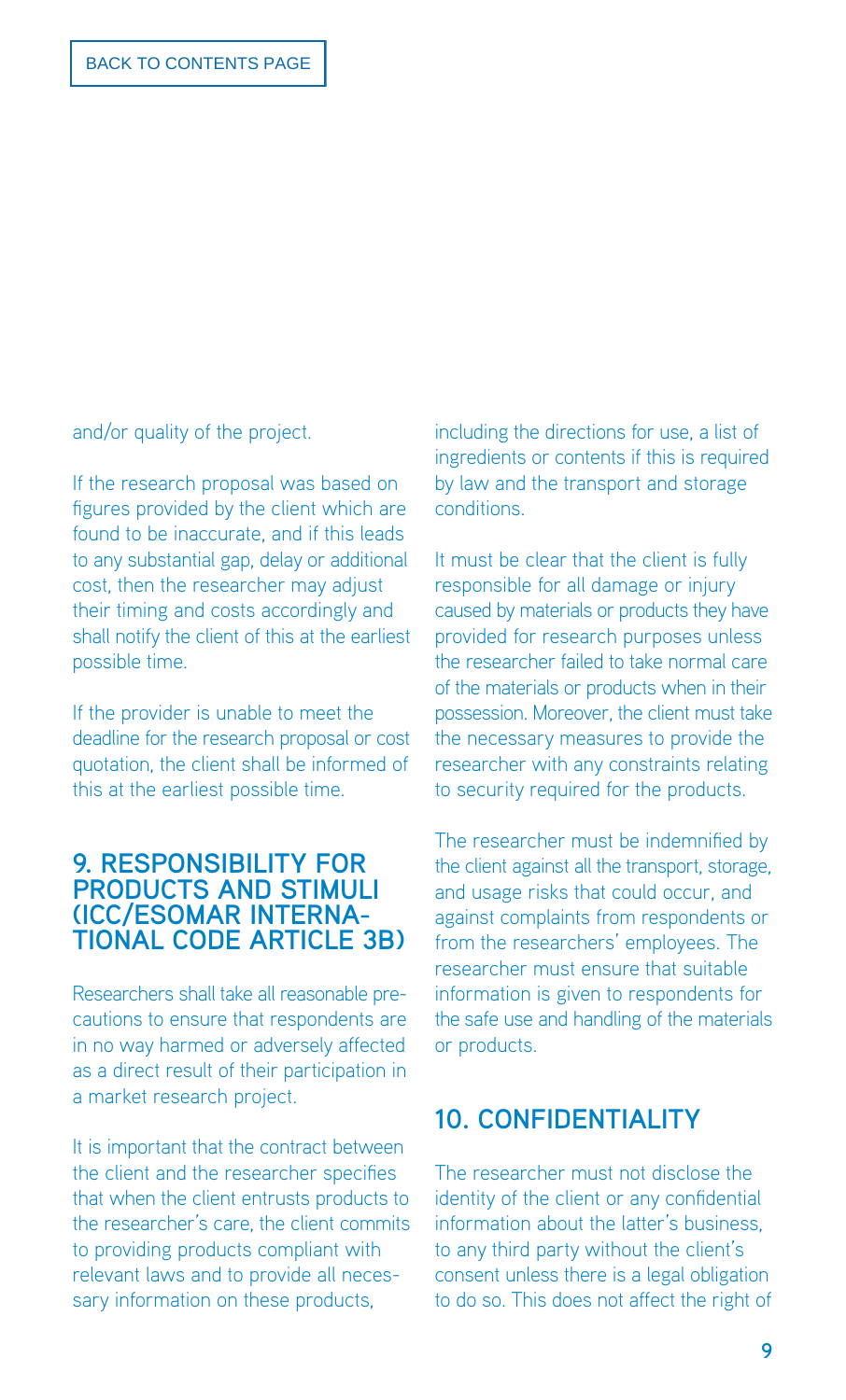<span id="page-11-0"></span>respondents to know the identity of the client, if personally identifiable data is released to, or received from, the client.

All information supplied to the researcher by the client in order to conduct a research project must be treated in the strictest confidence. It must only be used in this context and must not be made available to third parties without the client's authorisation. Confidential information must be stored securely. This includes the product and the methodology employed and must extend to researchers, even when they change employment. This requirement also applies to subcontractors. These requirements should be enforced by written contracts.

It is often assumed that ownership of an ad-hoc project rests with the client who paid for it, whereas ownership of a multiclient project remains the property of the research agency. However, the situation is seldom clear in practice.

For this reason, and in order to avoid dispute, the ownership of the methodology, and/or the results and any report should be made clear in the contract between the researcher and the client. It is also wise to claim copyright on any published material.

#### **[11. TRANSPARENCY \(ICC/](http://www.esomar.org/uploads/pdf/professional-standards/ICCESOMAR_Code_English_.pdf) ESOMAR International Code Article 9)**

Researchers shall inform clients if the work to be carried out for them is to be combined or syndicated in the same project with work for other clients, without disclosing the identity of such clients without their permission.

The client does not have the right, without prior agreement between the parties involved, to exclusive use of the researcher's services or those of his organisation, whether in whole or in part. In carrying out work for different clients, however, the researcher must endeavour to avoid possible conflicts of interest between the services provided to those clients.

#### **12. ADDITIONAL ADVICE**

Members who are unsure about the application of the Guideline in specific circumstances can seek advice by contacting the Professional Standards Committee, professional.standards@esomar.org or ESOMAR, Eurocenter 2, 11<sup>th</sup> floor, Barbara Strozzilaan 384, 1083 HN Amsterdam, The Netherlands.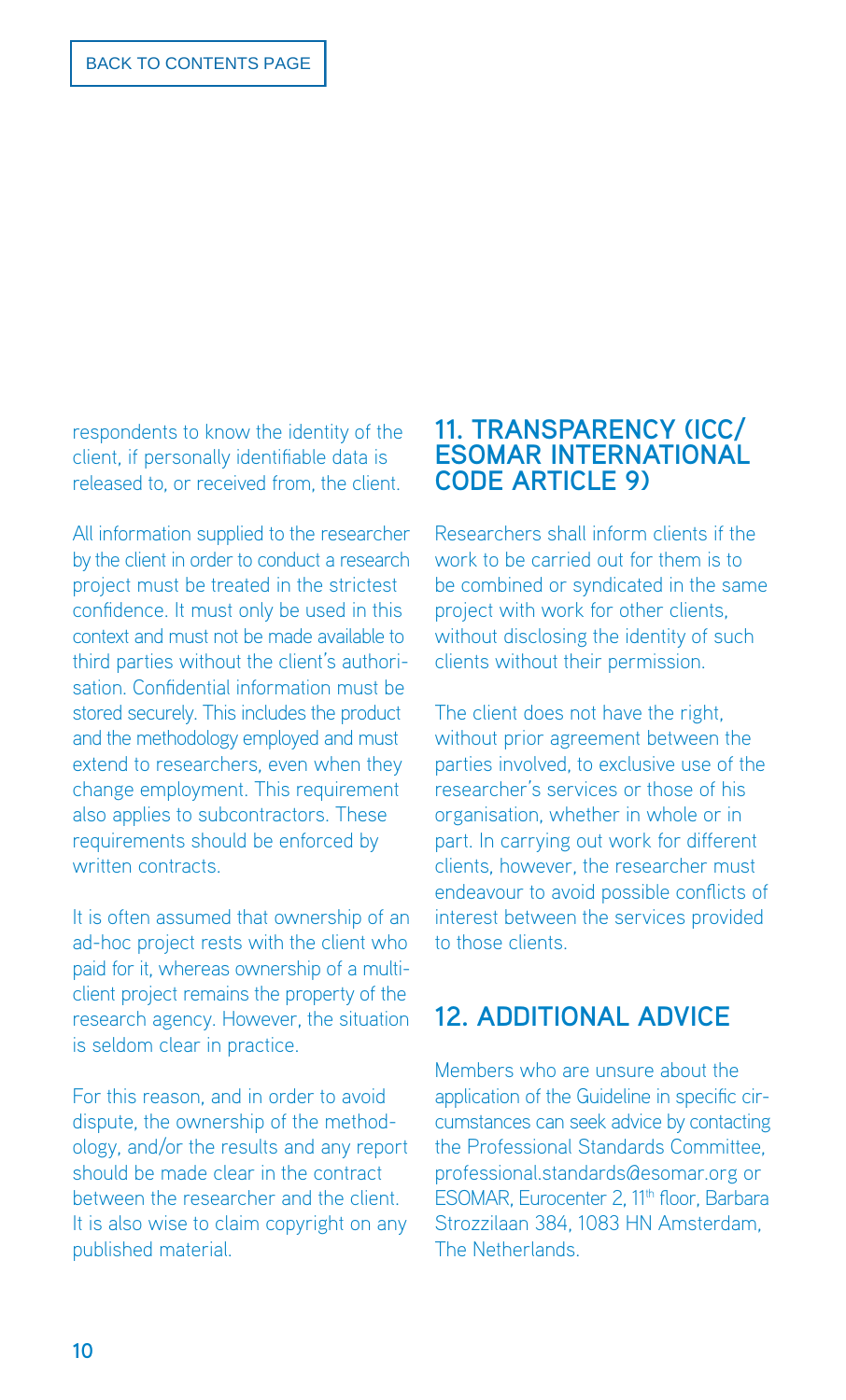#### **Project Team**

*Adam Phillips, Chair of ESOMAR Professional Standards Committee*

*Claude Bénazeth, SYNTEC Etudes Marketing et Opinion*

*Kathy Joe, ESOMAR Professional Standards and Public Affairs Director* 

*John O'Brien, Consultant to the ESOMAR Professional Standards Committee*

*Lex Olivier, EFAMRO Director General*

*Rosalba Riolo, Research Quality Senior Manager CMK, WE P&G*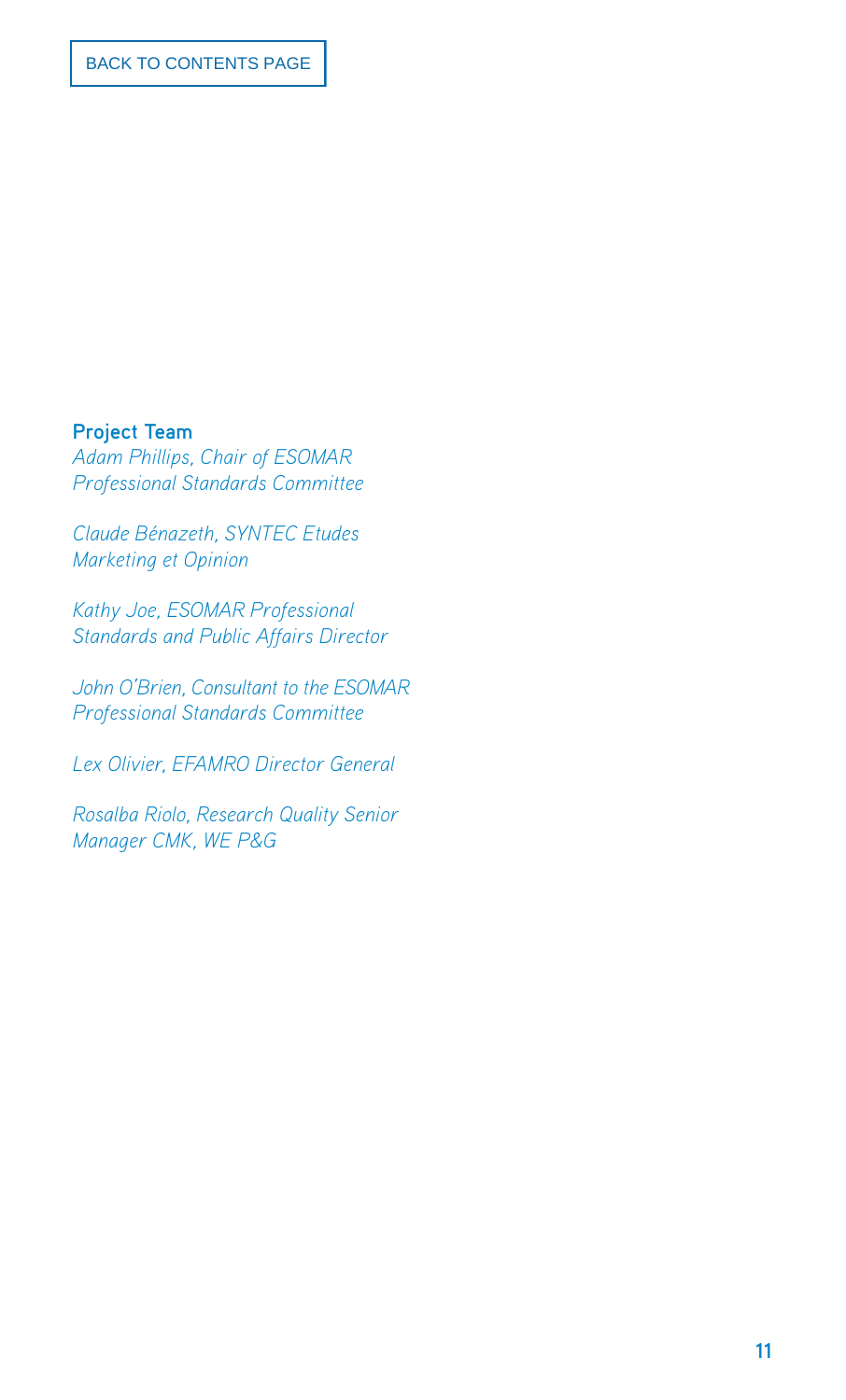"Market research, which includes social and opinion research, is the systematic gathering and interpretation of information about individuals or organisations using the statistical and analytical methods and techniques of the applied social sciences to gain insight or support decision making.

The identity of respondents will not be revealed to the user of the information without explicit consent and no sales approach will be made to them as a direct result of their having provided information."

Definition of market research contained in the ICC/ESOMAR International Code

**ESOMAR Eurocenter 2 Barbara Strozzilaan 384 1083 HN Amsterdam The Netherlands Tel +31 20 664 2141 Fax: +31 20 664 2922 E-mail professional.standards@esomar.org www.esomar.org**